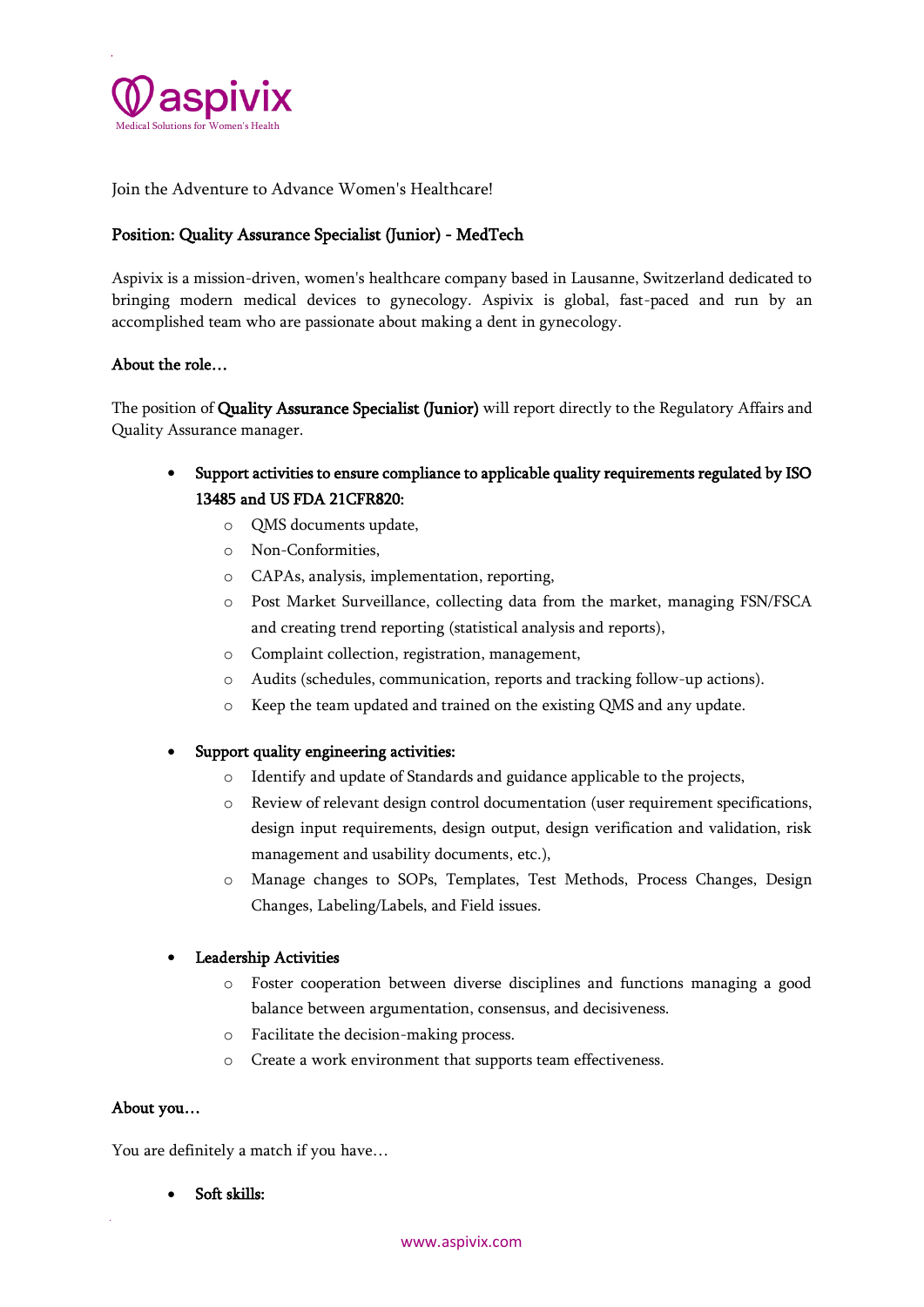- o Quality oriented.
- o Curious to learn and grow.
- o Shows a "Can-do-attitude" with agility.
- o Excellent team player in a multicultural environment.
- o Has passion for the medical device world.
- o Self-starter with ability to work independently under pressure and react quickly to changing priorities.
- o Is comfortable with decision process and decision making.

# **Experience & Education:**

- o Master's degree in life science, engineering, or related fields.
- o Minimum 2-year experience in Quality Management System for MedTech.
- o Knowledge of FDA 21CFR820 and 510k filing, Medical Device Regulation 2017/745(MDR), and ISO 13485. A certified training on ISO13485 is a plus.
- o Experience with NB interactions is a plus.
- o Knowledge of ISO 14971, IEC 60601-1, IEC 62366-1, ISO 11137, ISO 10993, IEC 62304 is a plus.
- o Strong analytical, planning, and organizational skills
- o Strong interpersonal and communications skills (oral & written)
- o Experience in Start-up is a plus.
- o Fluency in English. German and/or French is a plus.

# About the offer…

- Opportunity to get exposure and first hands-on experience in some of the most audited topics of a medical device quality management system according to ISO 13485; US FDA 21CFR820; Regulation (EU) 2017/745 (EU MDR). You will contribute to managing and improving the QMS by getting in touch with all the team's subject matter experts. It is the opportunity to first look into the Regulatory Affairs topics and Risk Management under ISO14971.
- Flat hierarchy, short decision-making processes, interdisciplinary collaboration.
- Versatility to contribute and develop your skills in an agile company.
- A possibility to make meaningful impact for women's health and contribute to developing products with bigger potential. Your imagination and willingness are the limits.

# Location…

Flexible. Aspivix SA Office, Renens (Lausanne Region) and Muttenz (Basel Region), Switzerland. Possibility to work remotely part of the weekly working time.

# If this sounds like you then what are you waiting for!

Should you want to contribute to a highly motivated and passionate team, with a lot of space for your own initiatives, send your complete application to jobs@aspivix.com

Mauro Rinaldi RA/QA Manager